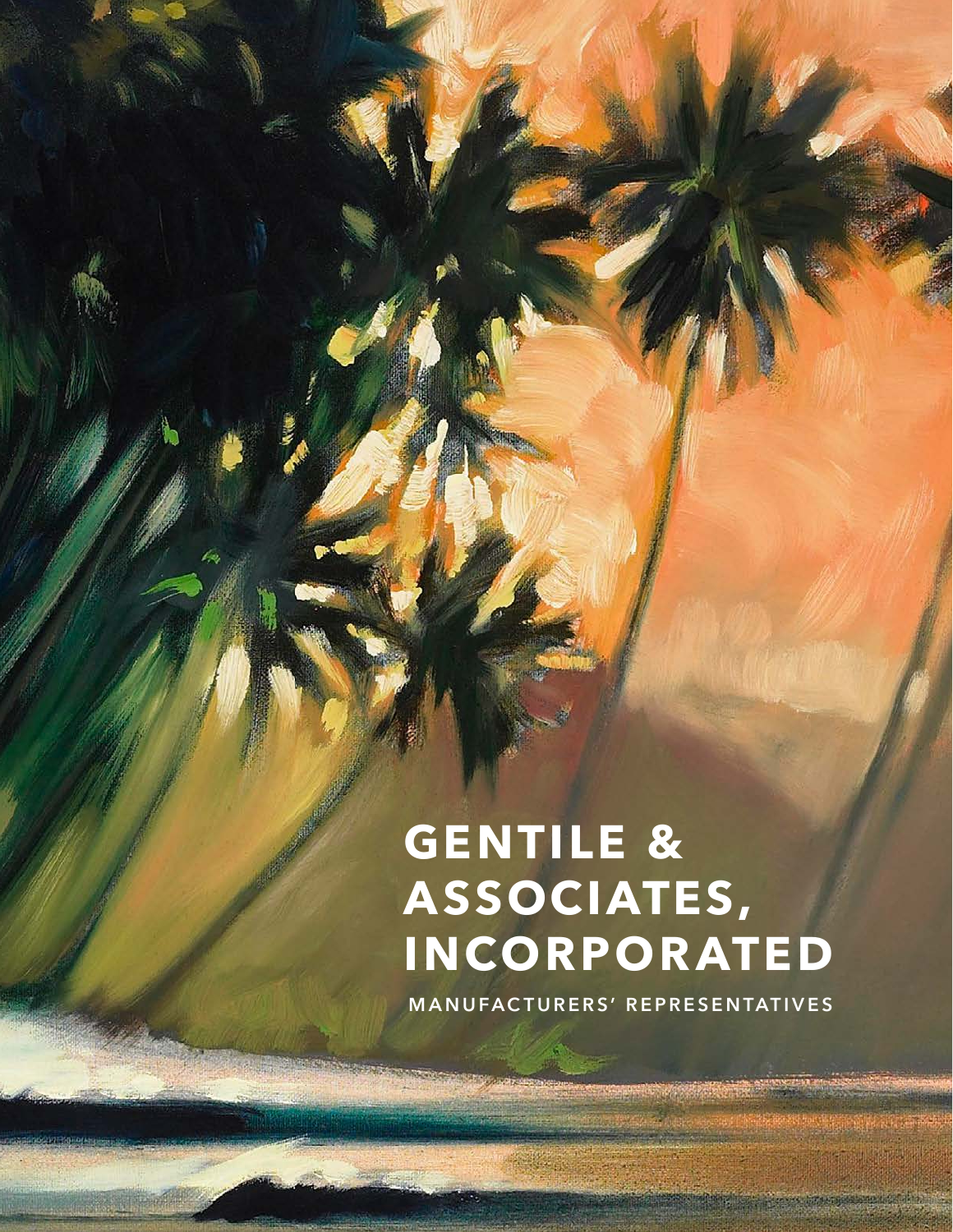# **GENTILE & ASSOCIATES, INCORPORATED**

**MANUFACTURERS' REPRESENTATIVES**

Since 1986, Gentile and Associates, Inc. has believed that building relationships is fundamental and that the people we serve are as important as the products we represent. We strive to build upon that foundation as we support both our customers and manufacturer partnerships in the Landscape, Plumbing and Pool & Spa Markets.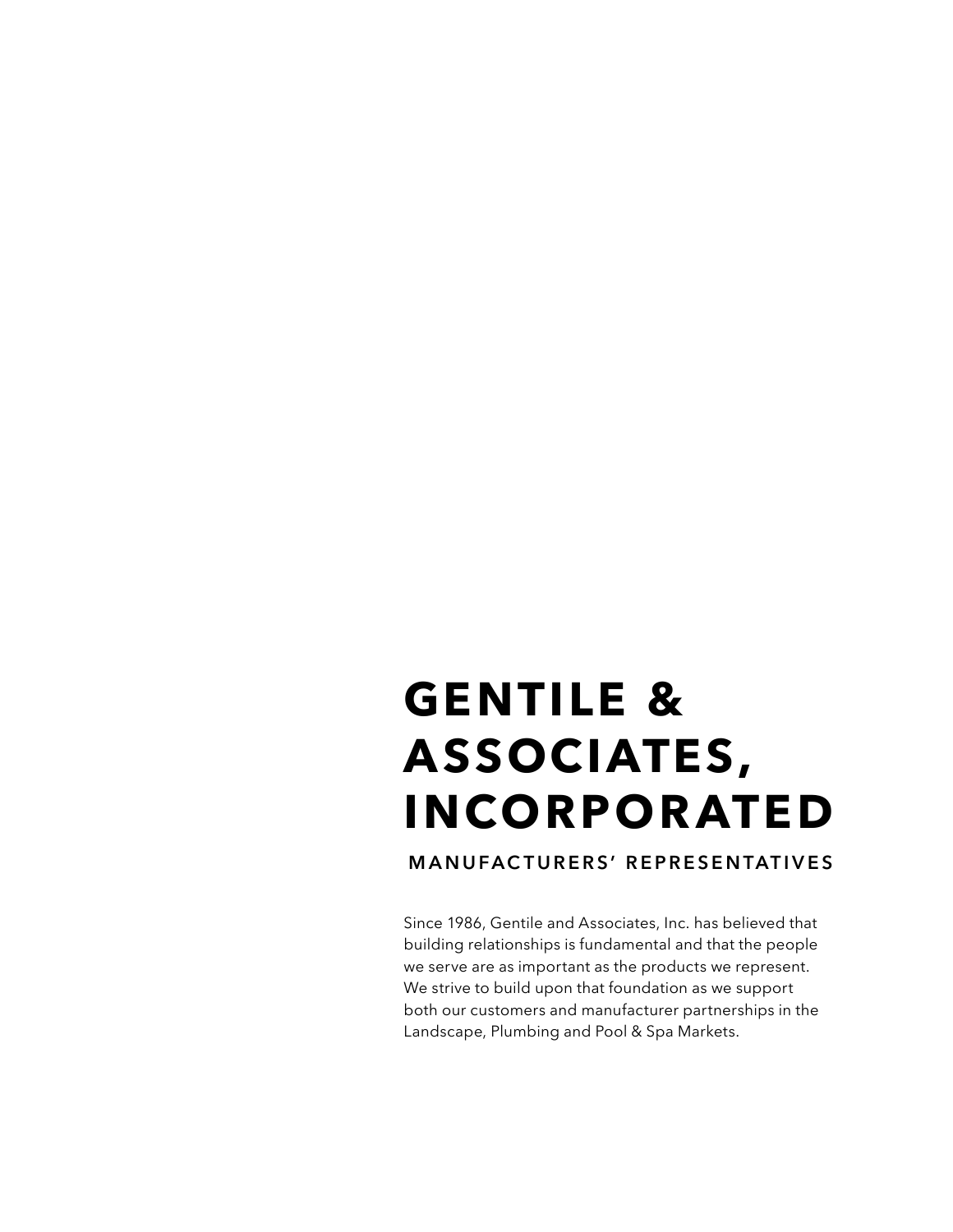

## **CREATIVE SENSOR TECHNOLOGY**

[CREATIVESENSORTECHNOLOGY.COM](http://creativesensortechnology.com)

CST's focus is on the design, development and domestic manufacture of products featuring new and innovative technology to electronically detect and measure the flow of water through piping systems. Included in the product offerings will be an array of devices to condition and transmit that information to irrigation, water treatment and pump control devices. Made in the USA.



#### **CRESLINE–WEST, INC.** [CRESLINE.COM](http://cresline.com)

Cresline Plastic Pipe Co., Inc. is one of the largest full-line pipe manu-facturers. Their family of companies offers industry leading coast-to-coast service, providing high quality, American-made PE, PVC, ABS, FlowGuard Gold® CPVC pipe to the Plumbing, Irrigation, Water Well, Hardware, Industrial and Municipal markets. Made in the USA.



## **EZ–FLO** [EZFLOINJECTION.COM](http://ezfloinjection.com)

EZ-FLO manufactures the patented technology delivery system to accurately proportion water-soluble and liquid fertilizers as well as supplements through any irrigation system; they will fit any size landscape from small residential to golf course applications. These systems have no moving parts, require no electricity or programming and have a fully adjustable feed rate. With hundreds of thousands of systems installed around the world, EZ-FLO is the leader in fertigation technology and provides green solutions to help save water while increasing plant health and labor efficiency. Made in the USA.



## **LASCO FITTINGS, INC.**

#### [LASCOFITTINGS.COM](http://lascofittings.com)

LASCO Fittings, Inc., an Aalberts Industries company, specializes in the production and sale of injection molded fittings, valves and swing joints for Irrigation, Plumbing, Industrial and the Pool/Spa markets. A technical leader with over 50 years experience, LASCO products are relied upon worldwide to provide the confidence users desire. Made in the USA.



## **LEEMCO, INC.**

[LEEMCO.COM](http://leemco.com)

Leemco Piping Solutions is the leader in manufacturing uniquely designed products for Golf, Commercial and Municipal piping systems. They offer a full line of high strength, corrosion resistant, epoxy coated ductile iron fittings, joint restraints, saddles and valves. They have also added HDPE plastic and stainless steel products to their product offerings. Leemco is committed to providing unprecedented irrigation innovations, service and support throughout the United States and International Market.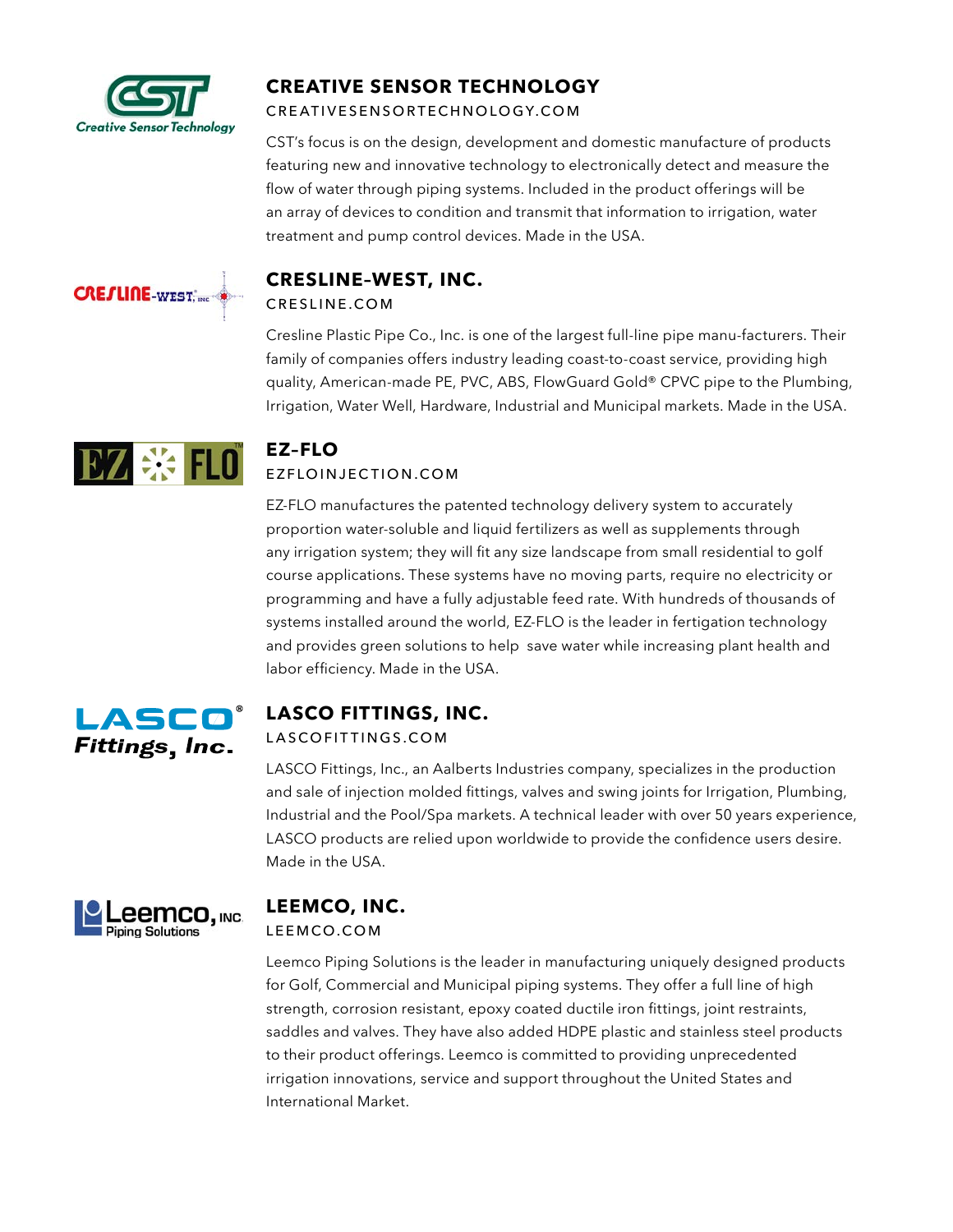

### **STRONGBOX**

#### STRONGBOX[.COM](http://vitproducts.com)

StrongBox manufactures the best available enclosures for the Landscape and Roadway markets. They provide front and top entry enclosures for all manufactured irrigation controls, electrical service pedestals for power needs in landscaping as well as aluminum and stainless steel Smooth Touch cages to prevent theft of backflow RP devices. StrongBox uses domestic stainless steel for all cabinets, providing security and durability for years. Made in the USA.



# **TORO | IRRITROL**

#### TORO[.COM/](http://vitproducts.com)IRRIGATION | IRRITROL.COM

Founded in 1914, Toro is a leading worldwide provider of innovative solutions for the outdoor environment including turf maintenance, snow management, landscape, rental and specialty construction equipment, and irrigation solutions. Irritrol is a leading manufacturer of professional irrigation products for residential and commercial applications established in 1967. Both brands offer a full line of solid, dependable, irrigation products including controllers, sensors, valves, spray heads and rotors to help customers care for golf courses, sports fields, public green spaces, commercial and residential properties.



# **UNDERHILL**

#### [UNDERHILL.US](http://underhill.us)

Underhill International Corporation has been a familiar name to irrigation industry professionals for more than 36 years. The company is an innovative manufacturer of water saving irrigation products for all landscape installations. As the Underhill product line continues to grow, the company's sprinklers, valves, controllers and irrigation accessories are widely recognized in the industry and have been installed at many prestigious universities, golf courses and major league fields.



## **UNIVERSAL LIGHTING SYSTEMS**

#### [UNVLS.COM](http://unvls.com)

Universal Lighting Systems manufactures a complete line of low voltage landscape lighting products including fixtures, transformers and LED lamps. Engineered to exceed industry standards, UNVLS fixtures offer performance, reliability and superior value in an architectural grade product. Their vertical integration and factory direct manufacturing allows them to provide high quality products for the best possible value.



## **WATERTRONICS**

#### [WATERTRONICS.COM](http://watertronics.com)

For over 30 years, Watertronics has taken pride in designing and manufacturing custom pumping solutions for Golf, Landscape, Municipal and Agricultural use. Their engineering expertise and advanced software applications have distinguished their pumping systems as the industry standard for reliability, ease of use and energy efficiency. Made in the USA.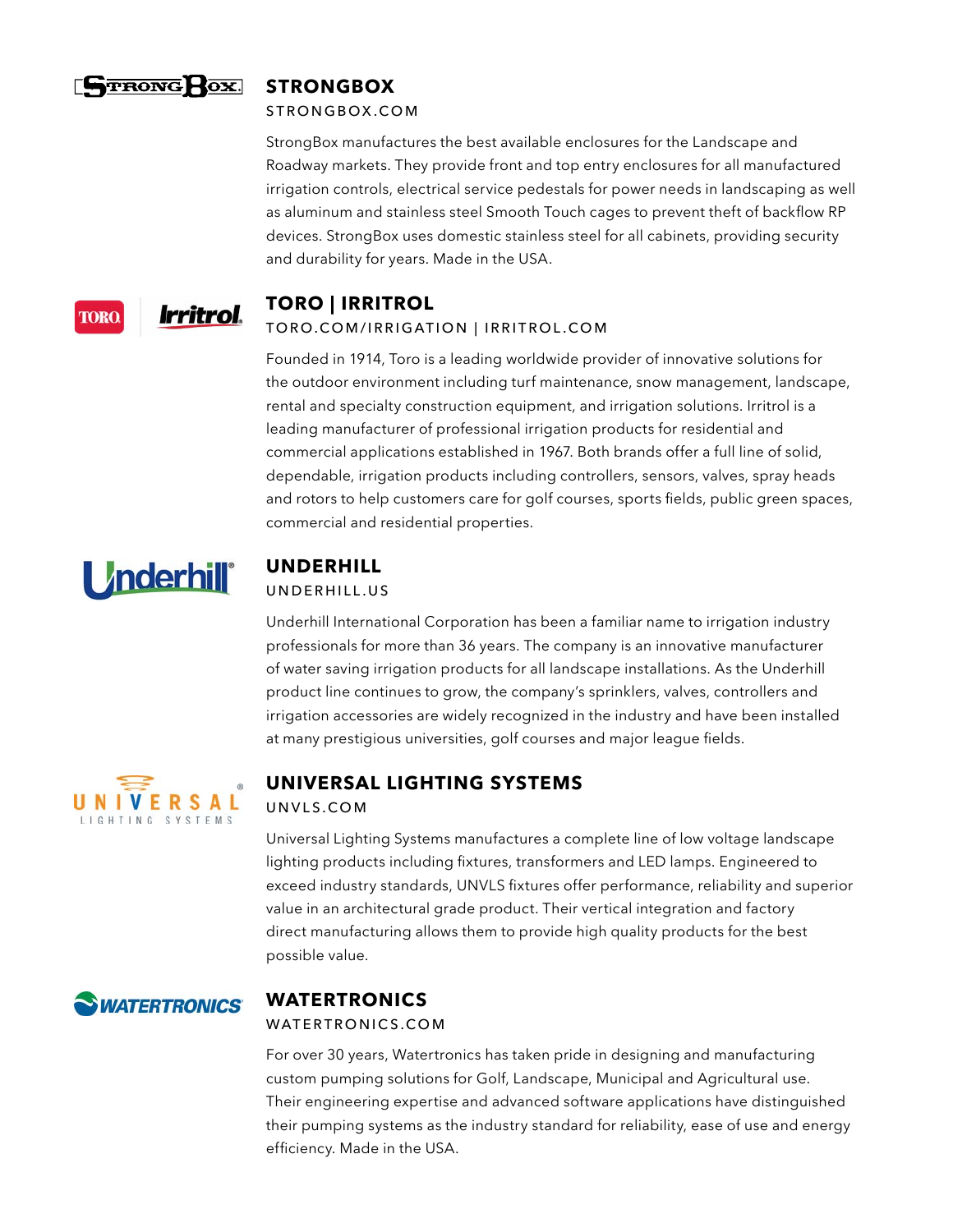## **PARTNERS BY TERRITORY**

|                     | S. CA | N.CA | HI | S. NV | <b>AZ</b> | <b>NM</b> | <b>Mexico</b> |
|---------------------|-------|------|----|-------|-----------|-----------|---------------|
| <b>CST</b>          | X     |      | X  | X     | X         | X         |               |
| Cresline-West       | X     | X    |    |       |           |           |               |
| <b>EZ Flo</b>       | X     |      | X  |       | X         | X         |               |
| <b>LASCO</b>        | X     | X    | X  | X     | X         | X         | X             |
| <b>LEEMCO</b>       | X     |      | X  | X     | X         |           |               |
| <b>Strong Box</b>   | X     |      | X  | X     | X         | X         |               |
| Toro   Irritrol     | X     |      | X  |       |           |           |               |
| <b>Underhill</b>    | X     | X    | X  | X     | X         |           | X             |
| Universal           |       |      | X  | X     | X         | X         |               |
| <b>Watertronics</b> | X     |      |    | X     | X         |           |               |